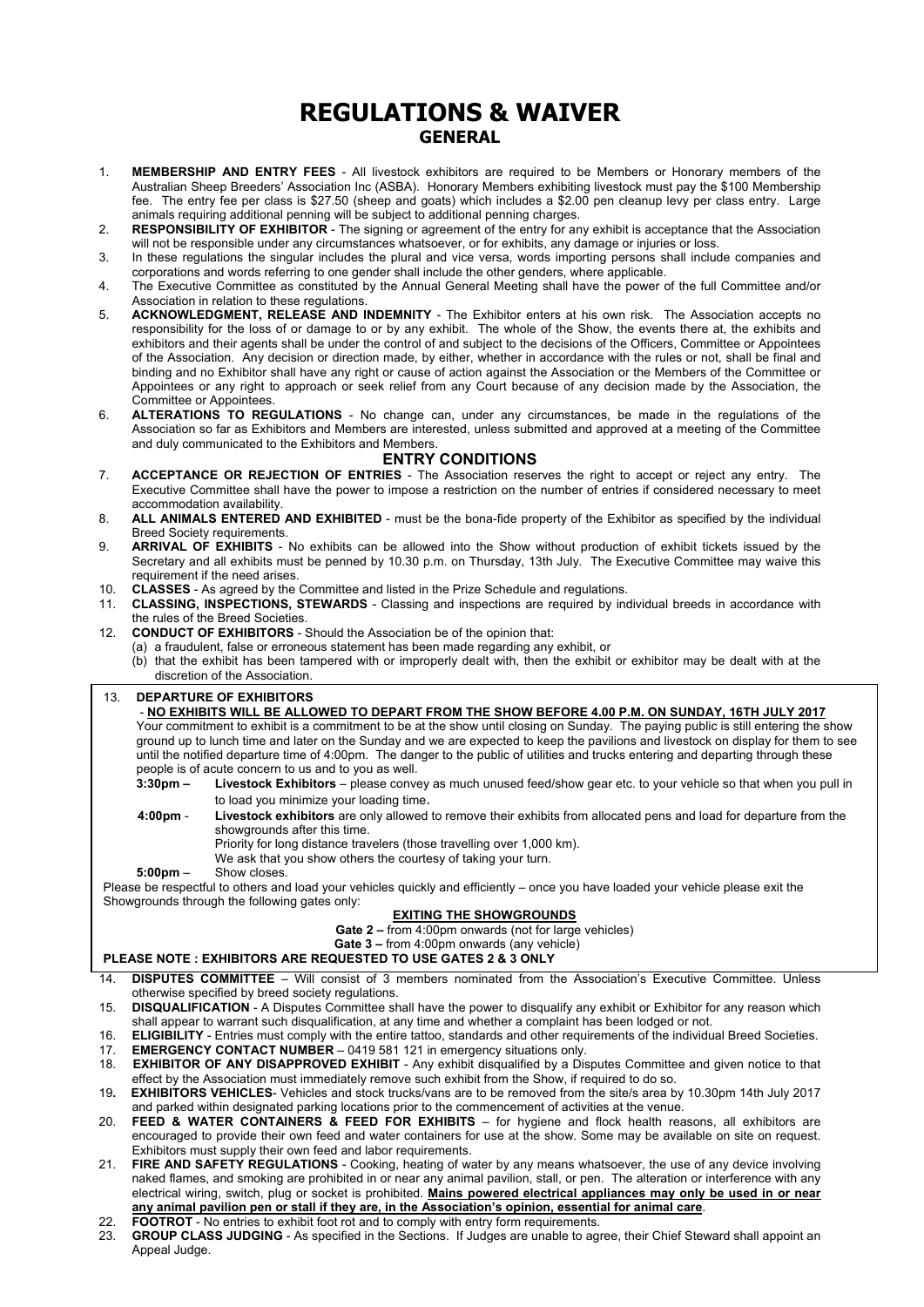- 24. **HANDLING** No person, except Inspectors, Stewards and Judges, shall be allowed to examine exhibits until after all the awards have been made. Any person infringing this regulation will be liable to be immediately expelled from the Show.
- 25. **HORMONES** Any animal entered which can be proved to the satisfaction of the Disputes Committee to have received hormones shall be disqualified. The decision or determination of the Disputes Committee shall be final and shall not be called into question in any proceeding or in any manner whatsoever. The Australian Sheep Breeders Association reserves the right to randomly test any animal that is entered for the show.
- 26. **INSURANCE** Any Exhibitor who desires to effect insurance should acquaint his Insurance Company of his own requirements.

 The Committee would point out to Exhibitors that the Association accepts no responsibility whatsoever for the safety or custody of the animals or items exhibited at the Show. The ASBA shall not be held liable for loss or damage incurred by exhibitors before, during or after the event. It is recommended that vendors carry adequate insurance to cover theft, loss and damage

- 27. **JUDGING** Any person interfering with the Inspectors, Stewards, Judges, or exhibits, or making audible remarks about them (unless authorized by the Stewards or in reply to the Judges) will be dealt with by the Stewards, with the penalty to be at the discretion of the Executive Committee, with no appeals.
- The Committee will appoint Judges and Stewards, after consultation with the relevant Breed Society.
- 28. **JUDGING RING** Any person (excepting Judges, Stewards, Secretary, Media and Attendants) found within the judging ring or animal pens during the judging render themselves to be removed by order of the Stewards, and if repeating the offence or refusing to move, shall not be allowed in again during the Show or other penalty as decided by the Executive Committee.
- 29. **LATE ENTRIES** No late entries will be permitted after 14th June 2017 unless ratified by the ASBA. Late Entries after the 15th June 2017 and before 30<sup>th</sup> June 2017 will incur a \$50.00 late fee or processing fee. Due to space restrictions, there is no guarantee late entries will be accepted.
- 30. **LIMIT ON ENTRY INTO MULTIPLE CLASSES** Subject to the relevant schedule, an exhibit must not be entered in more than one ordinary class. Special group classes, championship and trophy classes do not count as ordinary classes.
- 31. **NLIS TAGS - PLEASE NOTE AS ADVISED BY DEPARTMENT OF ENVIRONMENT AND PRIMARY INDUSTRIES**
- "All Sheep and farmed goats must have an NLIS tag attached before leaving their property or residence to attend an agricultural show".
- 32. **OHS.-** Principles of Common Law and "Duty of Care" also apply to exhibitors, employers and employees. There are legislative requirements under the OH&S Act 2004 and OH&S Regulations 2007 that all exhibitors are expected to meet in relation to their activities. In order to ensure this compliance all exhibitors must agree to abide by the safety policies and procedures which have been adopted by the Australian Sheep Breeders Association INC. (ASBA)
- 33. **OVINE BRUCELLOSIS** Entries will only be accepted from Brucellosis accredited free flocks or as determined by the Association. The Association reserves the right to accept entries (IN EXCEPTIONAL CIRCUMSTANCES) from non -Brucellosis accredited flocks if: 1) It deems they are an acceptable risk to the status of all other entries and/or 2) The state from which the sheep come from does not have a government accreditation scheme. Further, all sheep accepted from non- accredited flocks must: 1) Have had a Brucellosis free blood test taken by a qualified veterinarian within 30 days of the ASBA Sheep Show, 2) Have been quarantined from all other non- sampled sheep for 21 days prior to the sample being taken, 3) Quarantined from all other non - sampled sheep from the date of sampling until the show, and 4) All samples tested must test negative to Brucellosis for any sheep from that flock to be accepted. A statutory declaration covering all the above points must accompany the entry from all non -Brucellosis accredited flocks
- 34. **OVINE JOHNE'S DISEASE (OJD) DECLARATIONS approved venue status accreditation for the show venue will be ratified with an approved Veterinarian prior to the Show. All exhibitors must provide evidence of the current OJD status of their flock with entries to ensure that appropriate penning arrangements can be provided to preserve the integrity of the flocks exhibiting. (Refer National Sheep Health Statement & Goat Health Statement).** Entries will be accepted from MAP, Approved Vaccinants, Bio Security areas, or non assessed flocks that are not suspect.
- 35. **PARTICULARS AND CONDITIONS OF ENTRY** Entries must be on the required form or online application and thereby agreeing by the Exhibitor or his authorized agent. The Member making the entry is responsible that the statements on the entry are true and correct. Entries shall be deemed to have been made and accepted subject to the rules and regulations of the Australian Sheep Breeders' Association Inc.
- 36. **PHOTOGRAPHS/IMAGES** No person will be permitted to take photographs or make drawings of any exhibits without the consent of the Exhibitor. All Exhibitors give permission of film, footage and image of all breed entries and individuals associated with those breeds.
- 37. **PLACE OF EXHIBITS** All Exhibitors must place their animals in the pens allotted by the Association and must not be moved or removed except by order of the Secretary or the stewards.
- 38. **PRIVACY POLICY** Available at www.sheepshow.com
- 39. **PROHIBITED DRUGS**
	- 1. (a) It is the intention of these regulations that all animals shall perform on their merits without the aid of drugs that will affect the conduct, performance or appearance of the animal.
		- (b) Provision is made in these regulations for the normal treatment of animals by a qualified veterinary surgeon.
	- 2. (a) An Exhibitor shall not administer and shall ensure that there shall not be administered to his exhibit any drug or substance herein called "a prohibited drug".
		- (b) Prohibited drugs are substances originating externally whether or not they are endogenous to the animal and
	- means any substance capable of affecting the performance or behaviour of an animal by its action upon the central or peripheral nervous system, the cardiovascular system, the respiratory system, the musculo-skeletal or the uro genital system and shall include analgesics, anti-histamines, anti-inflammatory agents, blood coagulants, diuretics, hormones and their synthetic counterparts, corticosteroids, anabolic steroids, local anaesthetics, muscle relaxants and tranquillisers and vitamins administered by injection.
	- 3. The Australian Sheep Breeders Association reserves the right to randomly test any animal that is entered for the show.
- 40. **PROTESTS** Protests or complaints in writing against any exhibit or exhibitor must be lodged with the Chief Steward of the Section or the Secretary, no longer than 30 minutes of completion of judging of the event being judged, together with a deposit of \$50.00, which may be forfeited in the case the protest or complaint is considered frivolous. Such protests or complaints shall be decided by a Disputes Committee. On consideration of the facts, a Disputes committee has the power to call upon any Exhibitor for such information and particulars as they may consider necessary; with onus of proof on the bonafides of the exhibit or of compliance of the rules and regulations shall rest upon the Exhibitor, unless the Committee shall direct otherwise.
- 41**. REGISTRATION** All animals entered must be recorded in flocks that are registered in the name of the exhibitor in the flock book of a Breed Society.
- 42. **REMOVAL OF AWARDS DURING THE SHOW** Any Exhibitor or his authorized manager, agent, or attendant, without the authority of the Secretary, removing or interfering with any official placard, ticket, or ribbon affixed or posted by order of the Committee or by refusing in any way to carry out any authorized instructions render themselves liable to a penalty of up to \$200 as decided by the Executive Committee
- 43. **RESTRICTION OF ENTRIES In ALL BREEDS**, five animals may be entered in any class or classes.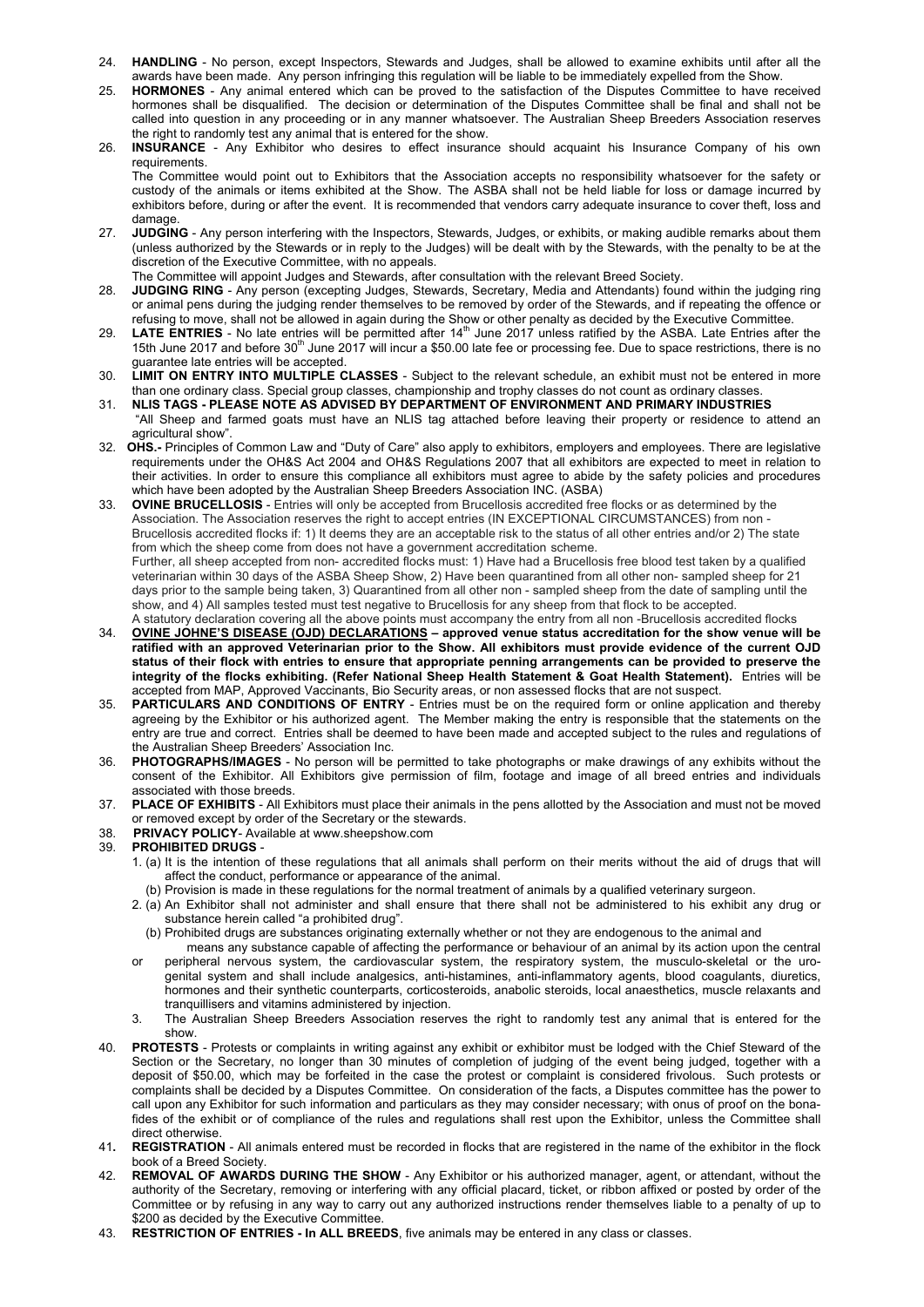- 44. **RESPONSIBILITY OF EXHIBITORS** Exhibitors are responsible for the actions, doings, or sayings of their authorized managers, agents, or attendants. **(See also regulation 2.)**
- 45. **RIBBONS AND CERTIFICATES** Ribbons and Certificates will be issued to the first; second and third placing awarded by the Judges in each Class or as otherwise specified. Where there are 15 or more animals present in a class and the Judge deems the animals' worthy then Highly Commended and Commended may be awarded.

 $Ribbon colors: 1<sup>st</sup> Blue$ 

- $2^{nd}$  Red
- 3<sup>rd</sup> White
- 4<sup>th</sup> Green  $5<sup>th</sup>$  Yellow
- $6<sup>th</sup>$  Orange
- **2th** Brown
- $8^{\text{th}}$  Tan
- $(9<sup>th</sup>)$  Mauve Highly Commended
- $(10<sup>th</sup>)$  Purple Commended
- 46. **RUGS** No animals shall be rugged after judging when the Show is open to the public.
- 47**. SALE OF ANIMALS** All exhibits may be offered for sale including genetic material (semen, embryo's and DNA) by auction or private treaty with notices on the pens and two (2) percent of the gross sale price for any sales agreed and/or announced at the Show to be paid to the Association.
- 48. **SHEARING DATES** No animal to be entered or exhibited that has been shorn before 1<sup>st</sup> August of the preceding year. unless otherwise specified in the Breed Section.
- 49**. SIGNAGE** Stud signage is limited to a single sign per exhibiting stud with dimensions no greater then 1.0 m x 0.5 m.
- 50. **SUBSTITUTIONS** Substitutions will be allowed prior to Show inspections, at the discretion of the Chief Steward of the Section, provided in agreement with the rules and regulations.
- 51. **TRANSPORT OF ANIMALS** As required by Victorian and other statutory authorities.<br>52. **TROPHY POINTS** As specified in the Sections
- 52. **TROPHY POINTS** As specified in the Sections.
- 53. **USE OF POWDERS AND OTHER SUBSTANCES** Exhibitors are not permitted to use powders or other substances on the face and/or colour on legs and feet in the preparation of any animal for showing.
- 54. **VERMIN INFESTED ANIMALS** The Disputes Committee has the power to refuse admission to or cause to be removed from the Show any exhibit infected with any parasite, (especially any animal with lice), contagious or any other disease. Any Exhibitor who has vermin detected on exhibits, will only be allowed to exhibit at future Shows if they produce a Department of Agriculture certificate stating that exhibits are vermin free in the week immediately prior to the Show.
- 55. **WITHDRAWALS** No withdrawals will be permitted unless a notification from the Exhibitor, his authorized manager or agent is lodged with the Secretary or the superintendent before inspection or latest allowable time of arrival. After arrival at the Show Grounds an animal may be withdrawn from an event or class if it becomes unfit to compete.

# **ANIMAL HANDLING (Individual) PARTICIPANT RISK ACKNOWLEDGEMENT & WAIVER**

Name of Participant: ...............................................................................................................................

Participant Address: .................................................................................................................................

Contact Number of Participant: ......................................................... Email: ........................................................................................................................................................

Victorian Agricultural Shows Limited and Australian Sheep Breeders Association (together **the Suppliers**) advise that participation (including passive participation) in animal handling at an agricultural show contains elements of risk, both obvious and inherent. The handling of animals is a dangerous recreational activity as animals can act in a sudden and unpredictable way, especially when frightened or hurt.

1. By signing this waiver I acknowledge that:

- a. participation in animal handling is a recreational service for the purposes of section 32N of the **Fair Trading Act 1999** and Section 22 of the **Australian Consumer Law and Fair Trading Act 2012**,
- b. participation in animal handling is a hazardous activity and may result in injury, loss, damage or death to me;
- c. participation in animal handling requires certain skills and experience. I declare that I have sufficient skills and experience to be able to safely and properly participate in the events;
- d. animals can act in a sudden and unpredictable ways, especially if frightened or hurt, or if exposed to loud or unfamiliar noises;
- e. animal showing events will be held in close proximity to rides and large groups of people, and that there may be loud and unfamiliar noises which can frighten animals;
- f. if the event is held outdoors, there are risks to me as a result of the weather conditions, including either extreme hot or cold weather, rain or wind;
- g. insects or other animals may cause animals to become frightened and act in an unpredictable way;
- h. there is inherent in events involving the handling of animals the risk of suffering injury including injuries caused by animals; and
- i. I use the facilities supplied for the event entirely at my own risk, as I find them and with the prior acceptance of the risk of possible danger to me.
- 2. If I suffer injury, loss or damage (**Loss**) while participating in an animal handling event, I will not hold the Suppliers, their employees or agents legally responsible for any Loss I suffer. I will not sue the Suppliers, their employees or agents for any claims, costs, damages or liability. I agree to release the Suppliers and their employees from legal responsibility for the services I have been provided and/or activity I have participated in.